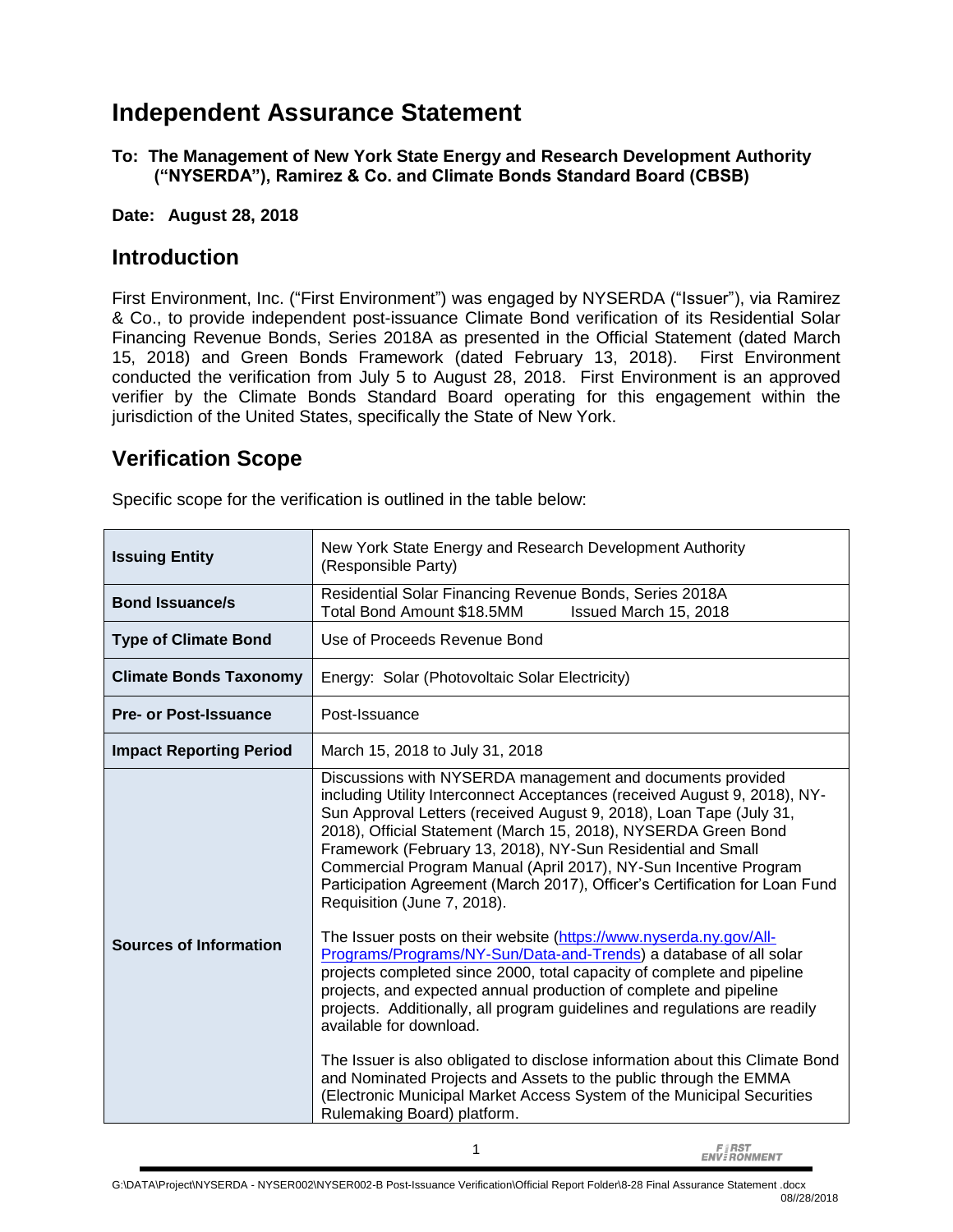# **Standards and Auditing Ethics Used for Verification**

The following table outlines the Standards, Level of Assurance and Materiality used to conduct this verification:

|                                    | Climate Bonds Standard, Version 2.1 (CBS);<br>$\bullet$                                                                                                                                                                                                                                                                                                                                                                       |
|------------------------------------|-------------------------------------------------------------------------------------------------------------------------------------------------------------------------------------------------------------------------------------------------------------------------------------------------------------------------------------------------------------------------------------------------------------------------------|
|                                    | CBS Sector-specific criteria: Sector Criteria for Solar (version 2.1)                                                                                                                                                                                                                                                                                                                                                         |
| Standard of<br><b>Verification</b> | Limitation of CBS: The Climate Bonds Standard is designed specifically to<br>allow investors, governments, and other stakeholders to prioritize 'low carbon<br>and climate resilient' investments with confidence that the funds are being<br>used to deliver a low carbon and climate resilient economy. It is not a<br>financial standard and does not imply any impact on the credit ratings of<br>specific investments.   |
| <b>Verification Process</b>        | The Climate Bonds Standard Assurance Framework.<br>$\bullet$<br>The Climate Bonds Verification Agreement.<br>$\bullet$<br>ISAE 3000 (revised 2013), Assurance Engagement Other than Audits or<br>$\bullet$<br>Reviews of Historic Financial Information.<br>Applicable professional ethics and quality control principles such as those<br>$\bullet$<br>presented in ISO 14065 for validation and verification bodies (2007). |
|                                    | Limited Level of Assurance.                                                                                                                                                                                                                                                                                                                                                                                                   |
| <b>Level of Assurance</b>          | The procedures performed in a limited assurance engagement vary in nature<br>and timing from, and are less in extent than, a reasonable assurance<br>engagement. Consequently, the level of assurance obtained in a limited<br>assurance engagement is substantially lower than the assurance that would<br>have been obtained had a reasonable assurance engagement been<br>performed.                                       |
| <b>Materiality</b>                 | Qualitative non-conformities with the most recent Climate Bonds Standard<br>$\bullet$<br>or related Sector-specific criteria are considered material.<br>Quantitative misstatements greater than five percent of the numeric<br>$\bullet$<br>sector-specific criteria are considered material.                                                                                                                                |

### **Conclusions**

First Environment has performed independent post-issuance Climate Bond verification of NYSERDA's Residential Solar Financing Revenue Bonds, Series 2018A as presented in the Official Statement (March 15, 2018), Green Bonds Framework (dated February 13, 2018) and subsequent quality assurance and tracking documents. Assessment procedures and results of this verification have been documented and provided to the management of NYSERDA and the Climate Bonds Standard Board (Climate Bonds Standard Assurance Report, August 28, 2018).

Based on the evidence collected and the assessments performed, nothing has come to our attention that causes us to believe that NYSERDA's Residential Solar Financing Revenue Bonds, Series 2018A used to finance loans made by the Authority to fund the installation of solar electric systems is not prepared, in all material respects, in accordance with the post-issuance requirements of the Climate Bonds Standard v2.1 and the Solar Sector Criteria v2.1.